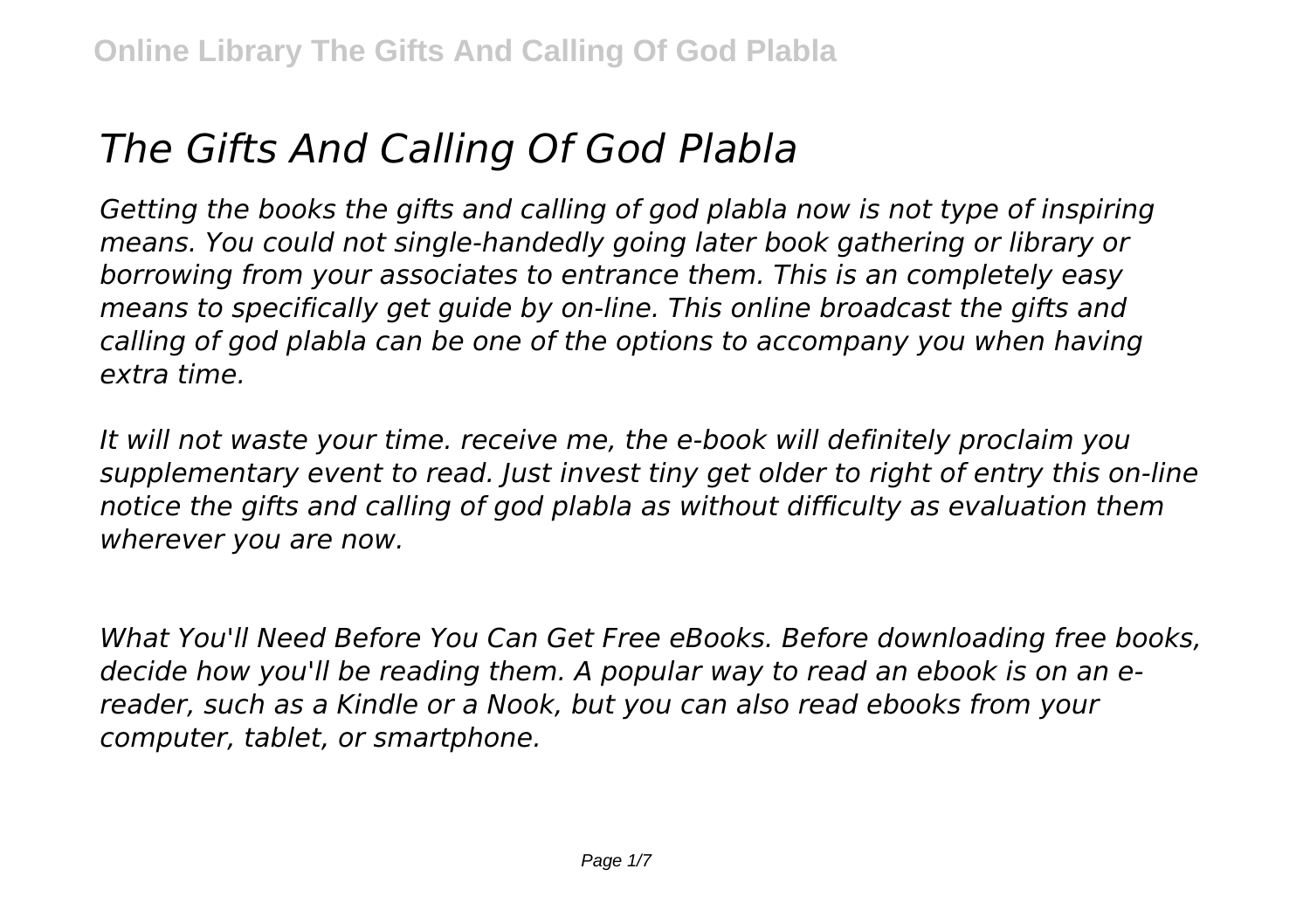## *The Gifts And Calling Of*

*For the gifts and the calling of God are irrevocable. Berean Study Bible For God's gifts and His call are irrevocable. Berean Literal Bible For the gifts and the calling of God are irrevocable. New American Standard Bible for the gifts and the calling of God are irrevocable. New King James Version For the gifts and the calling of God are ...*

*What is the difference between a talent and a spiritual gift? After you have taken the spiritual gifts inventory, discuss your results with your pastor. See if they can confirm those gifts in you based on what they know of you. Once your gifts are confirmed, ask if there are areas in the church in which you are best suited. You want to make sure you get this part right.*

*ROMANS 11:29 KJV "For the gifts and calling of God are ...*

*Purpose, Gifts, and Calling. UNCOMMEN: The Wilderness Years. Immune to Fear Week 2. Identity: Becoming The True You. Jesus, The Realest Relationship You'll Ever Have. Your Work Matters To God. Ask Think Imagine. Deeper Into Scripture: Romans. English (US) English (US) Language. Cancel {{#items}}*

*Gift vs Present: What Is the Difference? | Mental Floss The Gifts and the Calling of God Which are Without Repentance (1906) by David Baron TABLE OF CONTENTS. Preface ...*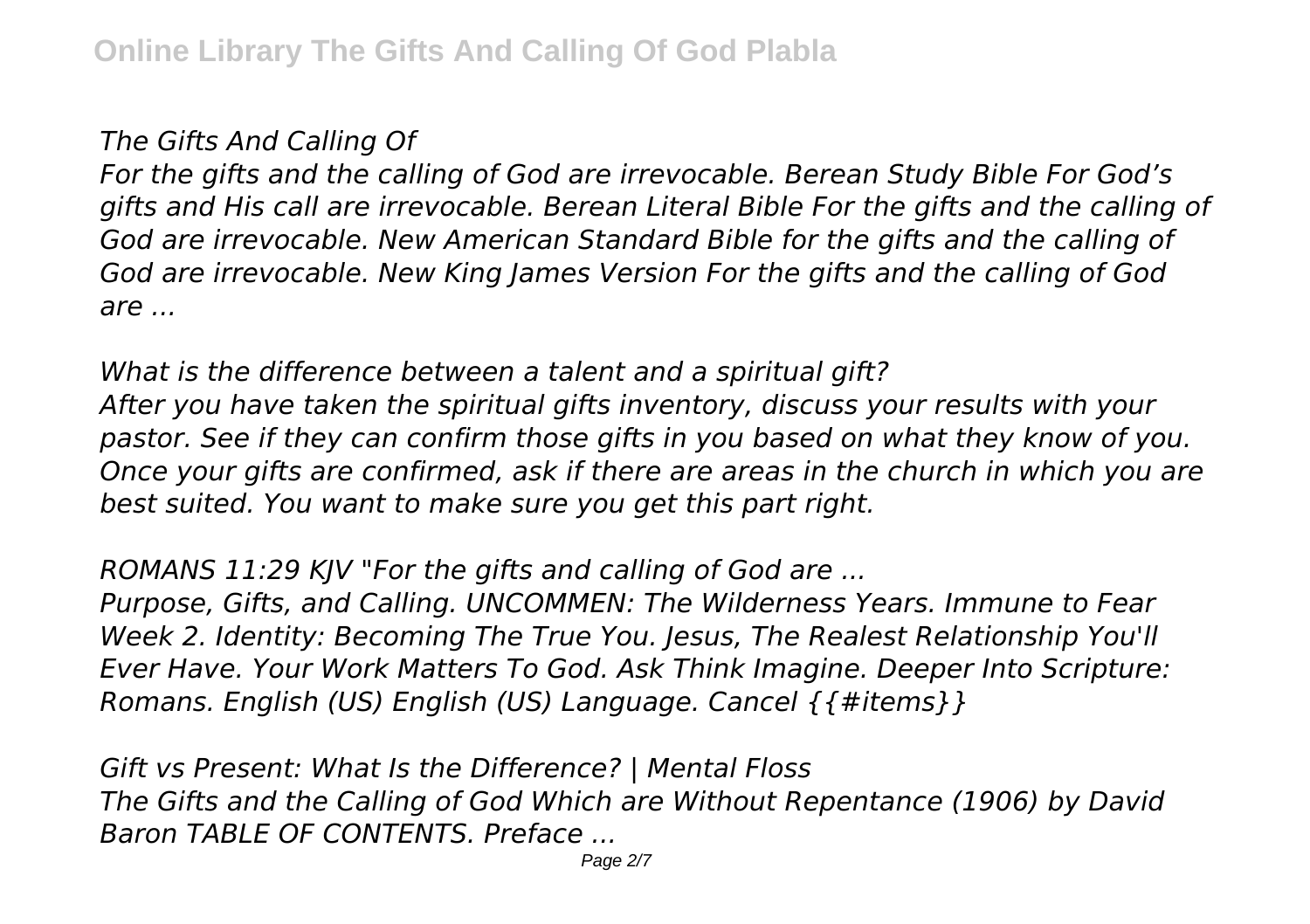*The gifts from the Spirit are the seeds of God's call ...*

*The intended result of spiritual gifts is that the church as a whole can grow, being strengthened by the combined supply of each member of Christ's body. To summarize the differences between spiritual gifts and talents: 1) A talent is the result of genetics and/or training, while a spiritual gift is the result of the power of the Holy Spirit.*

*ROMANS 11:29 KJV "For the gifts and calling of God [are ...*

*The General Call. Romans 11:29 says, "The gifts and call of God are irrevocable." God does not reverse, or repeal, or cancel His call. The whole point of an omnipotent call that creates what ...*

*Romans 11:29 NKJV - For the gifts and the calling of God ...*

*Those gifts are the seeds of God's call in our lives. Nature and Scripture teach us a lesson about those seeds: there's no use comparing them. They're meant to bear fruit according to their own kind, and in their own time. Let's prepare to accept the gifts of the Spirit, the seeds of God's unique call to each of us.*

*Summary of "The Gifts and the Calling of God are Irrevocable" For the gifts and calling of God are without repentance. - King James Version (1611) - View 1611 Bible Scan for the gifts and the calling of God are irrevocable. -*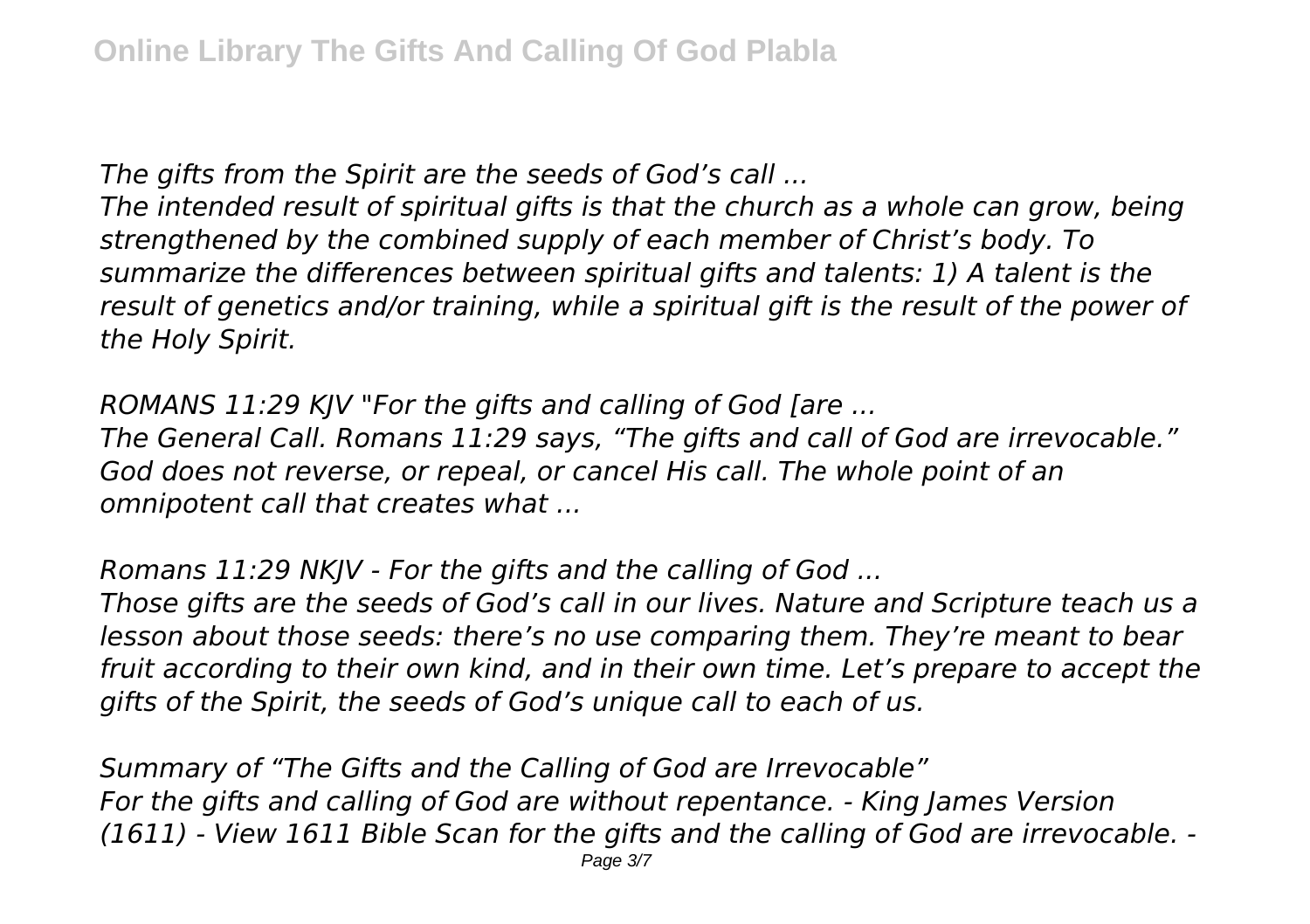*New American Standard Version (1995) For the gifts and the calling of God are not repented of. - American Standard Version (1901) Because God's selection and his mercies may not be ...*

*Israel's Inalienable Possesions - The Gifts and the ...*

*Romans 11:29 Context. 27 For this is my couenant vnto them, when I shall take away their sinnes. 28 As concerning the Gospel, they are enemies for your sake: but as touching the election, they are beloued for the fathers sakes. 29 For the gifts and calling of God are without repentance. 30 For as yee in times past haue not beleeued God, yet haue now obtained mercy through their vnbeliefe: 31 ...*

*10 Ways to Identify Your Calling and How It Can Serve the ...*

*A Bible Study by Jack Kelley "For God's gifts and his call are irrevocable." This quote from Romans 11:29 is the basis for our final episode in the series on spiritual gifts. We've established that at the moment of belief, the Holy Spirit is permanently sealed within us as a deposit guaranteeing our inheritance (Ephe 1:13–14), and that the Lord equips us for ministry with certain ...*

*Gift the Battle Pass to a Friend with the Call of Duty ...*

*Every zombie song https://www.youtube.com/playlist?list=PLE4CE8488145CA2A5 Instagram: https://bit.ly/KSherwoodOpsInstagram Discord Server: https://bit.ly/K...*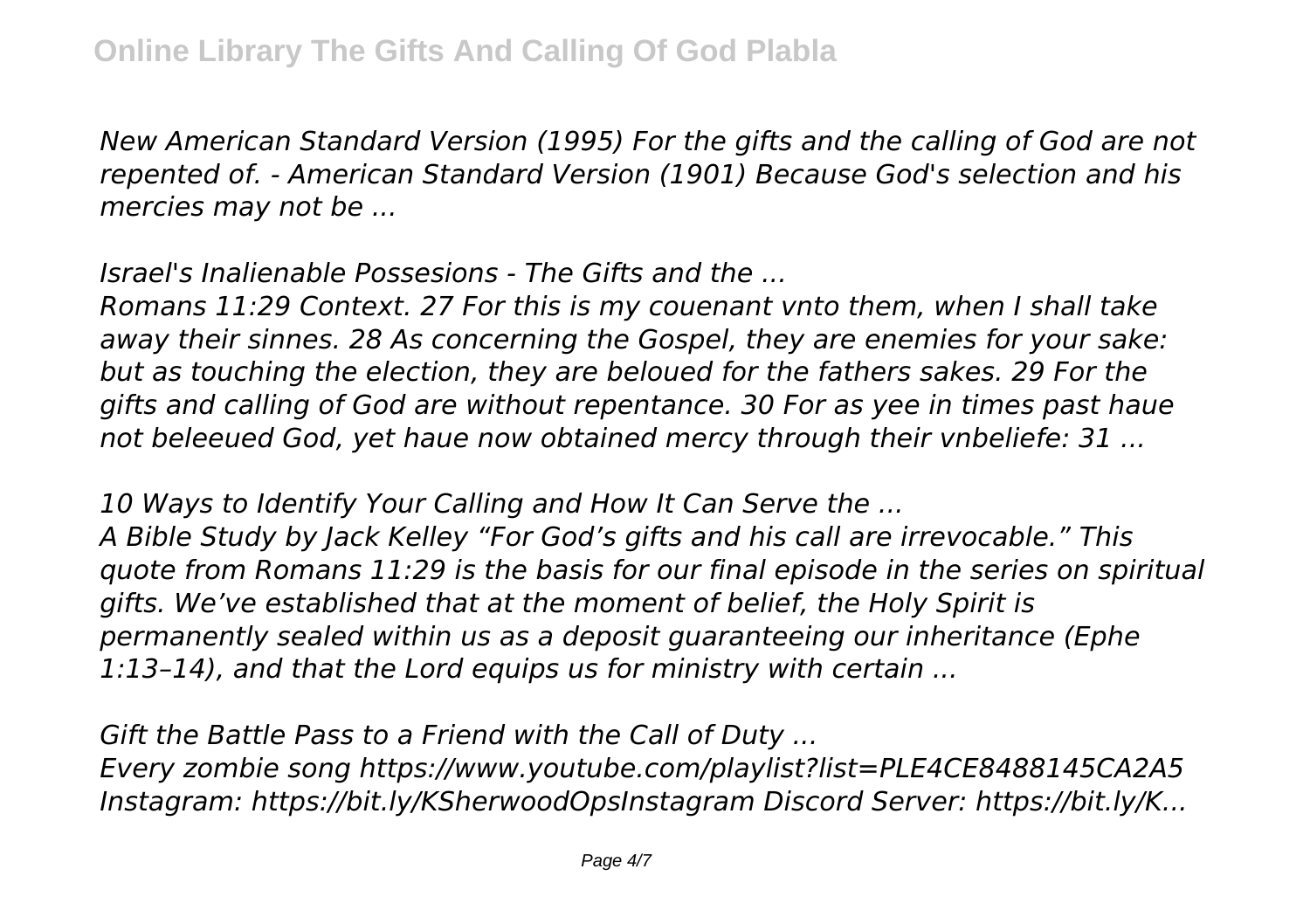*Romans 11:29 KJV - For the gifts and calling of God are ...*

*Summary of "The Gifts and the Calling of God are Irrevocable" Vatican City, 10 December 2015 (VIS) – The Commission for Religious Relations with the Jews has published today the document "The Gifts and the Calling of God are Irrevocable: a Reflection on Theological Questions Pertaining to Catholic-Jewish Relations on the Occasion of the 50th Anniversary of 'Nostra Aetate' (No. 4)".*

*Types of God's Calling | Article | Theology of Work Gift can also be an attributive noun, acting like an adjective to modify another noun. What do you call the type of shop where you can buy presents for people? A gift shop.*

*Romans 11:29 For the gifts and the calling of God are ...*

*It tracks your stats, it keeps you connected to your Call of Duty friends, it offers ingame rewards, and now it's the best Call of Duty gift-giving app you've got.Using the Call of Duty Companion app, you can purchase the Battle Pass as a gift for your Activision friends. Once they claim their gift in-game, they'll get instant unlock Battle Pass Tier 0 content and any other progression ...*

*Romans 11:29 Commentaries: for the gifts and the calling ... 29 For the gifts and calling of God are without repentance. Read full chapter. Romans 11:29 in all English translations. King James Version (KJV) Public Domain .*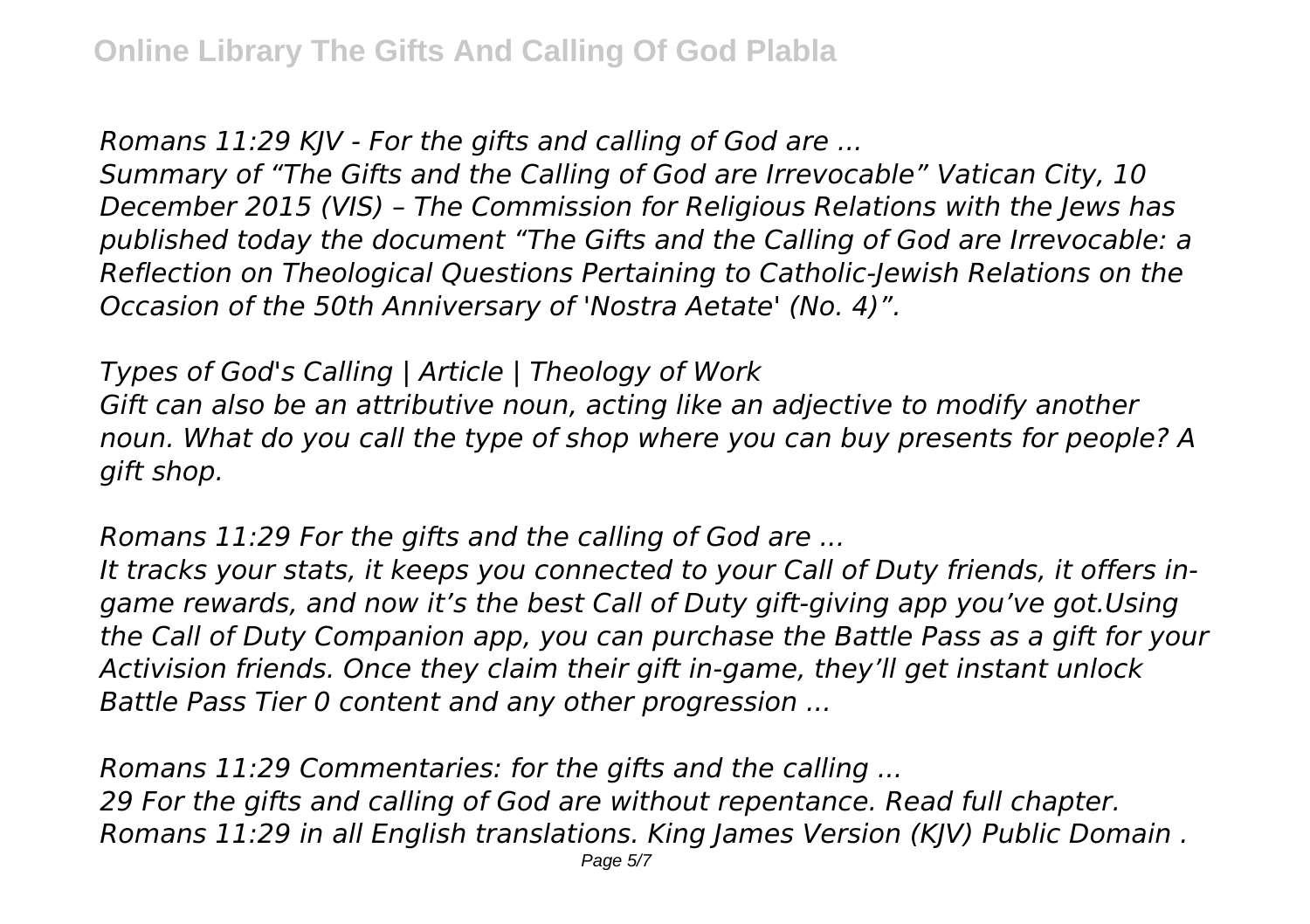*Bible Gateway Recommends. KJV Study Bible, Large Print, Bonded Leather, Burgundy, Red Letter Edition: Second Edition. Retail: \$59.99.*

*Romans 11:29 For God's gifts and His call are irrevocable. 29. For the gifts and calling—"and the calling" of God are without repentance—"not to be," or "cannot be repented of." By the "calling of God," in this case, is meant that sovereign act by which God, in the exercise of His free choice, "called" Abraham to be the father of a peculiar people; while "the gifts of God" here denote the articles of the covenant which God made with Abraham, and ...*

*5 Types of Calling in the Bible | What Does the Bible Say ...*

*29 For the gifts and the calling of God are irrevocable. Read full chapter. Cross references. Romans 11:29: Num. 23:19; Romans 11:29 in all English translations. Romans 10. Romans 12. New King James Version (NKJV) Scripture taken from the New King James Version®. ...*

*Spiritual Gifts: Part 3. God's Gifts And His Call Are ...*

*The calling to belong to Christ goes deeper than the kinds of workplace "calling" that are the main focus of this article. For this reason, it is important to start our exploration of calling with the call to follow Jesus. It is a call to a restored relationship with God and with other people and with the world around us.*